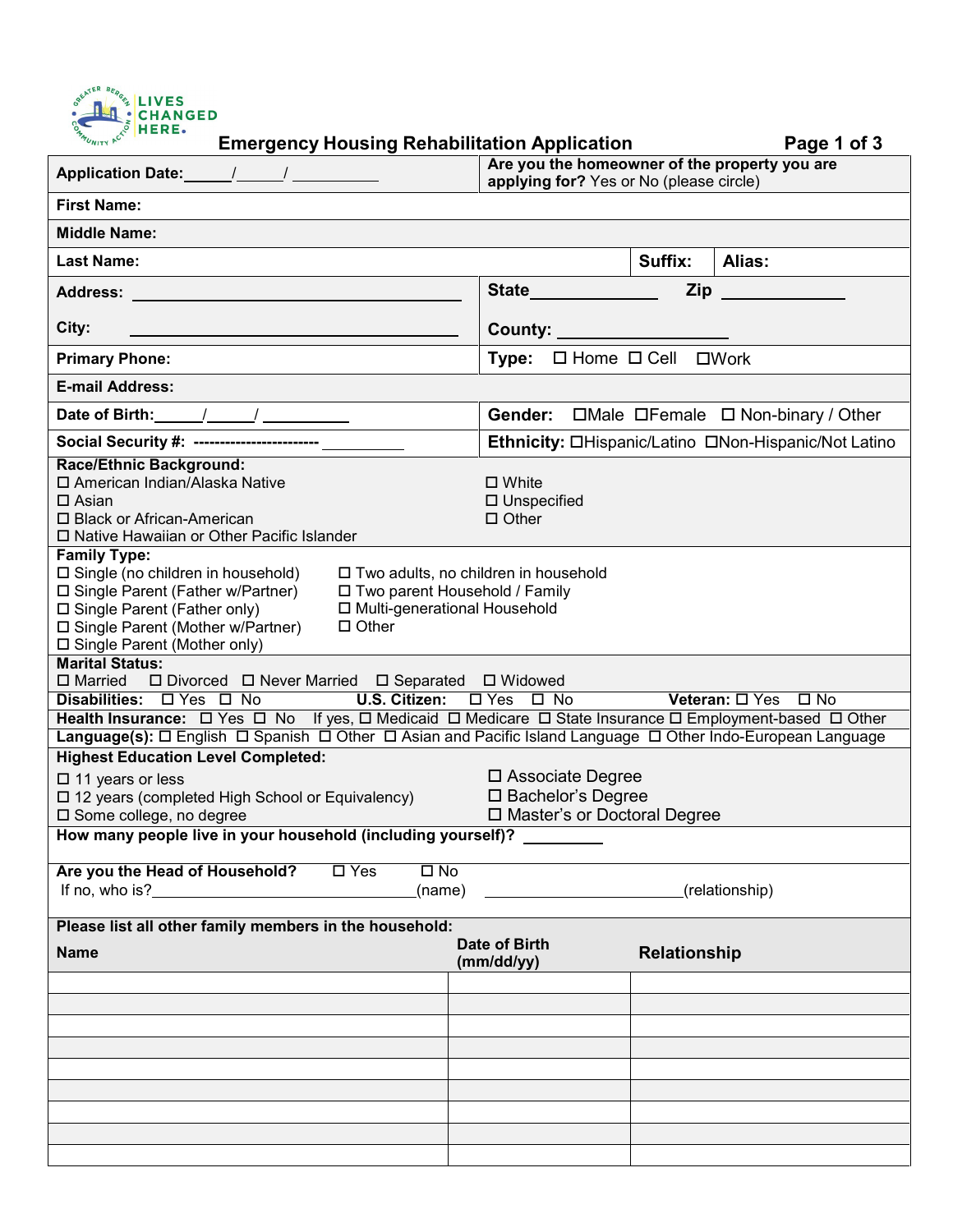

| MUNITY ACT<br><b>Emergency Housing Rehabilitation Application</b><br>Page 2 of 3                                  |                          |                      |                       |  |  |
|-------------------------------------------------------------------------------------------------------------------|--------------------------|----------------------|-----------------------|--|--|
| Name(s)<br>H                                                                                                      | Pay Cycle*               | <b>Amount</b>        | <b>Income Source*</b> |  |  |
|                                                                                                                   |                          |                      |                       |  |  |
| $\mathbf{O}$                                                                                                      |                          |                      |                       |  |  |
| u                                                                                                                 |                          |                      |                       |  |  |
| S                                                                                                                 |                          |                      |                       |  |  |
| e                                                                                                                 |                          |                      |                       |  |  |
| h                                                                                                                 |                          |                      |                       |  |  |
| $\mathbf 0$                                                                                                       |                          |                      |                       |  |  |
| $\mathbf{1}$                                                                                                      |                          |                      |                       |  |  |
| d                                                                                                                 |                          |                      |                       |  |  |
|                                                                                                                   |                          |                      |                       |  |  |
| I                                                                                                                 |                          |                      |                       |  |  |
|                                                                                                                   |                          |                      |                       |  |  |
| n                                                                                                                 |                          |                      |                       |  |  |
| $\mathbf c$                                                                                                       |                          |                      |                       |  |  |
| $\mathbf 0$                                                                                                       |                          |                      |                       |  |  |
| m<br>Pay Cycle: Weekly, Bi-weekly. Monthly, Bi-Monthly, Annual                                                    |                          |                      |                       |  |  |
| e<br>Income Source(s): Wages, Unemployment, Workers Comp, Social Security benefits, SSI Benefits, Pension,        |                          |                      |                       |  |  |
| Veteran's Benefits, TANF, Alimony, Child Support, Interest/Investment, Family Contributions, Gifts, Rental Income |                          |                      |                       |  |  |
|                                                                                                                   |                          |                      |                       |  |  |
| <b>Non-Cash benefits:</b>                                                                                         |                          |                      |                       |  |  |
| □ Food stamps or SNAP                                                                                             | $\square$ WIC            |                      |                       |  |  |
| □ MEDICAID                                                                                                        | $\Box$ Other source      |                      |                       |  |  |
| □ MEDICARE                                                                                                        |                          |                      |                       |  |  |
| <b>Employment:</b>                                                                                                |                          | □ Unemployed         |                       |  |  |
| □ Employed - Fulltime                                                                                             | $\square$ Retired        |                      |                       |  |  |
| $\square$ Employed - Part time                                                                                    |                          | □ Not in Labor Force |                       |  |  |
| Were you adversely affected by the COVID-19 pandemic and need emergency financial assistance? □ Yes □ No          |                          |                      |                       |  |  |
|                                                                                                                   |                          |                      |                       |  |  |
| Please describe in a few sentences how your household was financially impacted by COVID-19?                       |                          |                      |                       |  |  |
|                                                                                                                   |                          |                      |                       |  |  |
|                                                                                                                   |                          |                      |                       |  |  |
|                                                                                                                   |                          |                      |                       |  |  |
|                                                                                                                   |                          |                      |                       |  |  |
|                                                                                                                   |                          |                      |                       |  |  |
| What type of project do you need work on?<br>□ Windows or Doors<br>□ Roof, leaders, and/or gutters                |                          |                      |                       |  |  |
| $\square$ Driveways, steps, and/or sidewalks                                                                      | □ Exterior Siding        |                      |                       |  |  |
| $\square$ Electrical                                                                                              | $\square$ Decking        |                      |                       |  |  |
| $\Box$ Plumbing                                                                                                   | □ Water damaged interior |                      |                       |  |  |
| □ Heating or Air Conditioning System                                                                              |                          | $\Box$ Other $\Box$  |                       |  |  |
| Please briefly describe the emergency home repair that you are requesting assistance for:                         |                          |                      |                       |  |  |
|                                                                                                                   |                          |                      |                       |  |  |
|                                                                                                                   |                          |                      |                       |  |  |
|                                                                                                                   |                          |                      |                       |  |  |
|                                                                                                                   |                          |                      |                       |  |  |
|                                                                                                                   |                          |                      |                       |  |  |
|                                                                                                                   |                          |                      |                       |  |  |
|                                                                                                                   |                          |                      |                       |  |  |
|                                                                                                                   |                          |                      |                       |  |  |